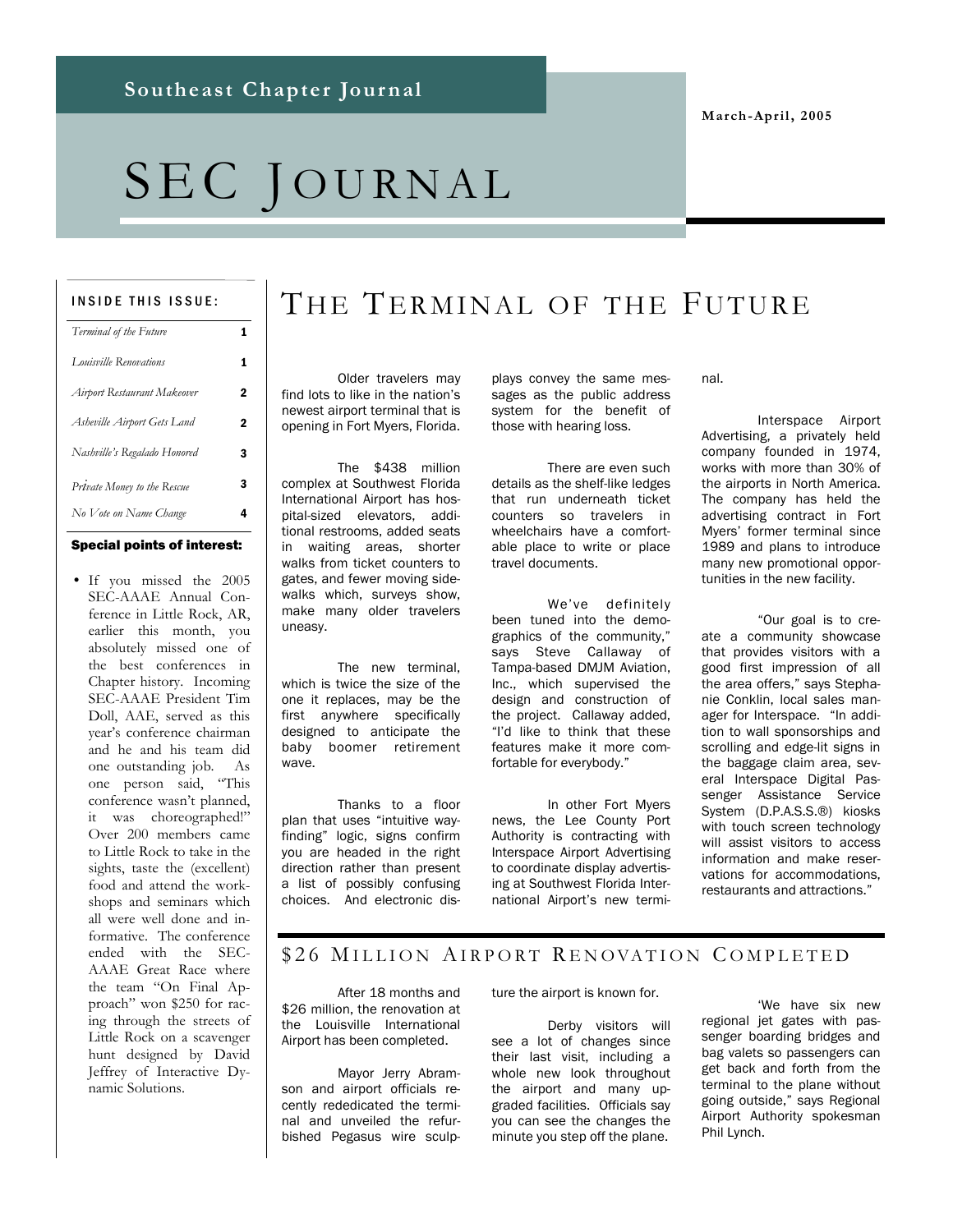## AIRPORT RESTAURANT TO GET MAKEOVER

 The Tri-Cities Regional Airport restaurant will be getting a much needed makeover in the next year.

 "When it's done, it's going to be just wonderful," said Melissa Thomas, Director of Marketing for the airport. "It's going to be a huge improvement in service and will be a showcase to the area."

 Starting in late July, the restaurant will close for renovations which are scheduled to be completed in early 2006.

 The Tri-Cities Regional Airport Commission approved an operating agreement recently between the airport and restaurateur Staci Robinson. She and her husband, Eric, will operate a new Pizza Inn and a bar called Aidan's in place of the current eatery.

 The new restaurant will be renovated at a cost of \$667,000, 90 percent of which will be funded through state grants.

 The new facility will continue to be divided into three areas. The first will be a food court-style Pizza Inn with offerings for breakfast, lunch and dinner. The second area will be Aidan's bar, serving alcoholic beverages and snack foods such as chicken fingers. The third section, located in the rear of the restaurant, will be a waiting area with a fireplace and cushy chairs. Televisions and flight monitors will be placed throughout the space.

 Renovations include replacing the acoustic tile ceiling, furniture, flooring and window treatments, updating the restrooms and changing the walls.

 "The color scheme will be natural, with browns, greens and golds and stone accents to present a look in keeping with the mountain scenery," Thomas said.

 According to an Airfield Development Committee Report, the goal was to "Incorporate a regional sense of place into the design."

 In addition, the restaurant's entrance will have extra seating and a curved canopy for a more open appearance. It will seat 130 people when complete.

 The restaurant will be closed certain times during the renovation period, but Thomas said officials hope to have some food options available during times of lighter construction.

### SENATOR COCHRAN OF MISSISSIPPI ANNOUNCES SECURITY ENHANCEMENTS FOR GULFPORT-BILOXI

 The Gulfport-Biloxi International Airport will be one of three airports in the United States to pilot the next generation of baggage screening technology. The airport will pilot the REVEAL CT-80 Explosive Detection System (EDS). The RE-VEAL CT-80 was certified by the Transportation Security Administration in December 2004. The CT-80 units will be delivered to the airport over a 30-90 day period.

 The REVEAL CT-80 EDS uses Computed Tomography (CT) technology.

 The CT-80 is expected to replace the current generation of explosive detection systems. It provides advanced image resolution and the smallest footprint in size of any certified EDS device.

### CITY COUNCIL TRANSFERS PROPERTY TO ASHEVILLE R EGIONAL AIRPORT

 Asheville Regional Airport customers could see more parking or rental car facilities in the future according to David Edwards, A.A.E., Airport Director.

 City Council voted recently to transfer more than 13 acres to the Airport Authority and the transfer comes at a good time for the airport which is experiencing growth in its passenger traffic. Traffic in January was up 39 percent compared to January 2004, Edwards says. Talks about how to use the property are ongoing, but additional parking is becoming a need.

 The Airport Authority will pay the city \$1.9 million as part of the deal, which includes two tracts along Airport Road. One, a 13.08-acre parcel, includes the site where the FAA tower is located and extends from Fanning Bridge Road almost to Hotel Drive on the east side of Airport Road.

parcel, is east of Airport Road and just north of Hotel Drive in front of J&S Cafeteria. Asheville will retain title to the property, which the airport will lease under the Regional Airport Authority agreement. The lease runs through 2017, Edwards says.

 "I think we've got a great deal," Edwards said. "It will benefit the city as well as the airport."

The other tract, a 0.59-acre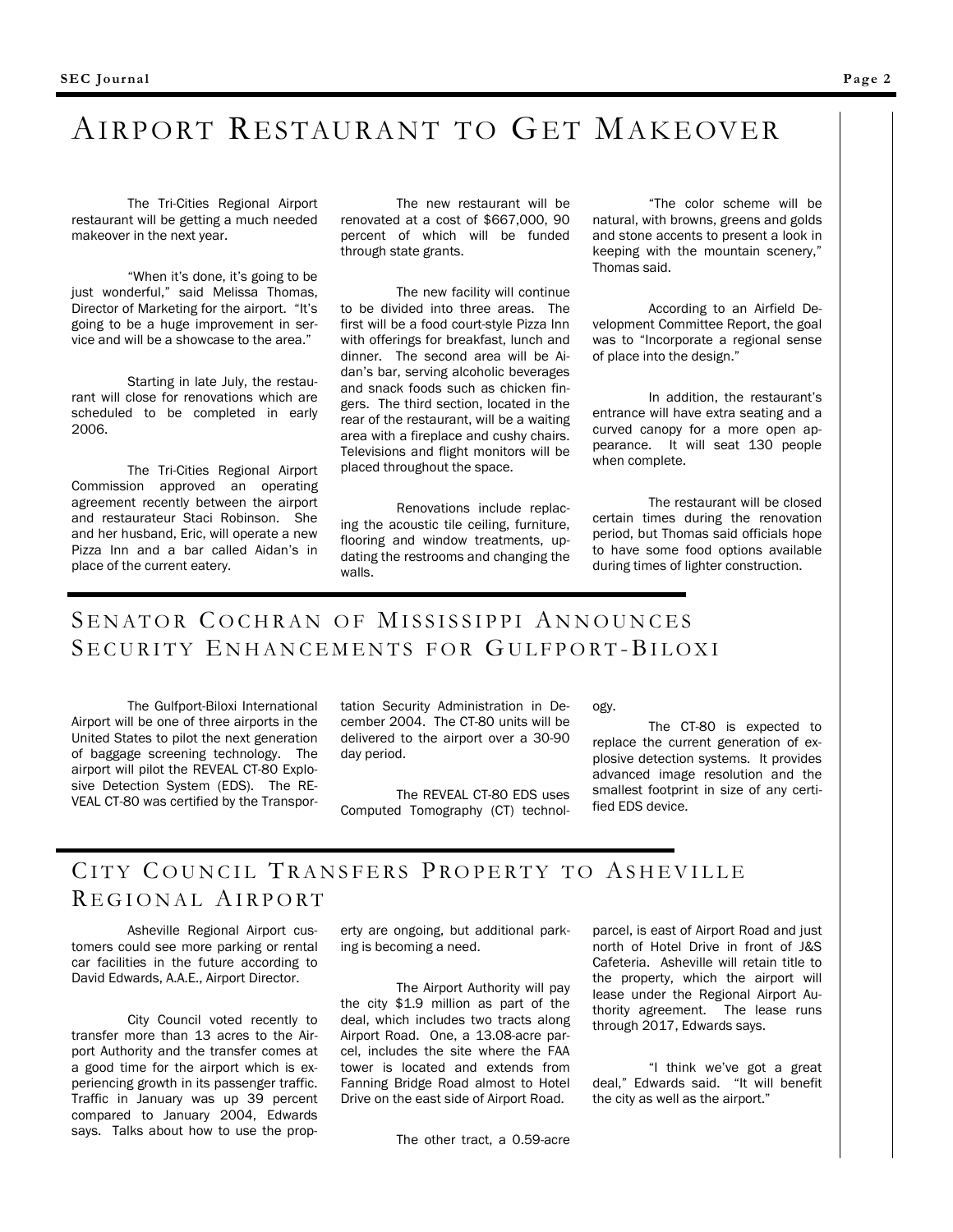## REGALADO HONORED WITH STAR SPANGLED SALUTE

 Raul L. Regalado, A.A.E., President and CEO of the Metro Nashville Airport Authority was the distinguished and sole honoree for the 2005 Star Spangled Salute, an event benefiting the Donelson Station Senior Center. The 15th Annual Salute was held at the Gaylord Opryland Resort & Convention Center and featured a reception, silent auction, live entertainment and personal video tributes.

 "Easy Glider" served as the appropriate theme for the special evening , highlighting Regalado's vast aviation expertise, which includes holding a commercial pilot's license for fixed wing aircraft, helicopters and gliders. He was chosen for this prestigious honor by the Salute Committee because of his prolific community involvement and genuine interest and support of the Donelson Senior Center.

 In his position, Regalado directs the overall planning, development and operations of Nashville International Airport and John C. Tune Airport, a general aviation facility. He has more than 36 years of aviation experience, including 8 years in the private sector and over 23 years in the public sector. He is an Accredited Airport Executive through the American Association of Airport Executives.

 "It is a good feeling to be a part of a community, but even better when you can help to make a difference in the community," said Regalado. "I am humbled by this meaningful acknowledgement and grateful for the fact that the Donelson-Hermitage Community embraced me immediately, has supported me and my efforts on behalf of the Authority, and continues their unwavering encouragement of the Airport staff as we strive to ensure Nashville International Airport is a unique and vibrant place through which to travel for all of Middle Tennessee and the Southeast region."

the Metro Nashville Airport Authority (MNAA) celebrates its 35th birthday.

 The Authority recently spearheaded fabulously far out festivities honoring, and in celebration of, MNAA's 35 years of colorful service to Music City and the Southeast region. Amidst all the hoopla of the late 60's, airport authority planners envisioned establishing a system of self-financing governance that would assure all future Nashvillians a safe, efficient and modern airport. This progressive group, led by the late John C. Tune, drafted legislation to authorize the establishment of a non-profit corporation separate from Metro Government which was adopted by the State legislature in 1969. In April 1970, the Metro Council passed resolution 70-872 creating the Metro Nashville Airport Authority.

And the celebrations continue as

### END IN SIGHT FOR AIRPORT PROJECT

Birmingham airport managers say the air cargo expansion project started in 2001 should be completed by the end of the year.

So far, \$19.2 million has been spent on the \$23.5 million plan to develop a new aircraft parking apron, new roadways and a new taxiway crossing Village Creek for a second

air cargo facility.

That the project's timeline has gone from 18 to 48 months has been a concern, but managers are pleased that the work hasn't left a huge dent in their budget.

With Federal Aviation Administration dollars assisting with the payments, the project has progressed as funding was allocated—hence the timeline.

"That's the price you pay when you can't get all the money at once," said Airport Executive Director Al Denson.

## CITY ANNOUNCES PLANS AND FINANCING FOR NEW AIRPORT TERMINAL-PRIVATE MONEY TO THE RESCUE

 Mayor Rick Baker recently announced plans for a new \$4 million intermodal general aviation terminal at St. Petersburg's Albert Whitted Municipal Airport, financed through Florida Department of Transportation grants, city matching funds and the generosity of a local aviation enthusiast.

 In a November 2003 referendum, 73 percent of city voters overwhelmingly passed a measure to preserve the city's historic airport. Since that time, city leaders have been working to improve the airport and pursue funding to build a new terminal.

 The recent announcement came after the city received a commitment of \$3.2 million from the Florida DOT, which requires a 20 percent match, leaving the city with \$800,000 needed to complete the project. Local philanthropist and aviation enthusiast John Galbraith has stepped forward with a \$400,000 non-refundable donation toward the city's match. Mr. Galbraith also pledged to provide the city with a \$3.2 million interest-free loan to allow construction to commence. Mr. Galbraith would be reimbursed over a six year period as the Florida DOT grants are released to the city.